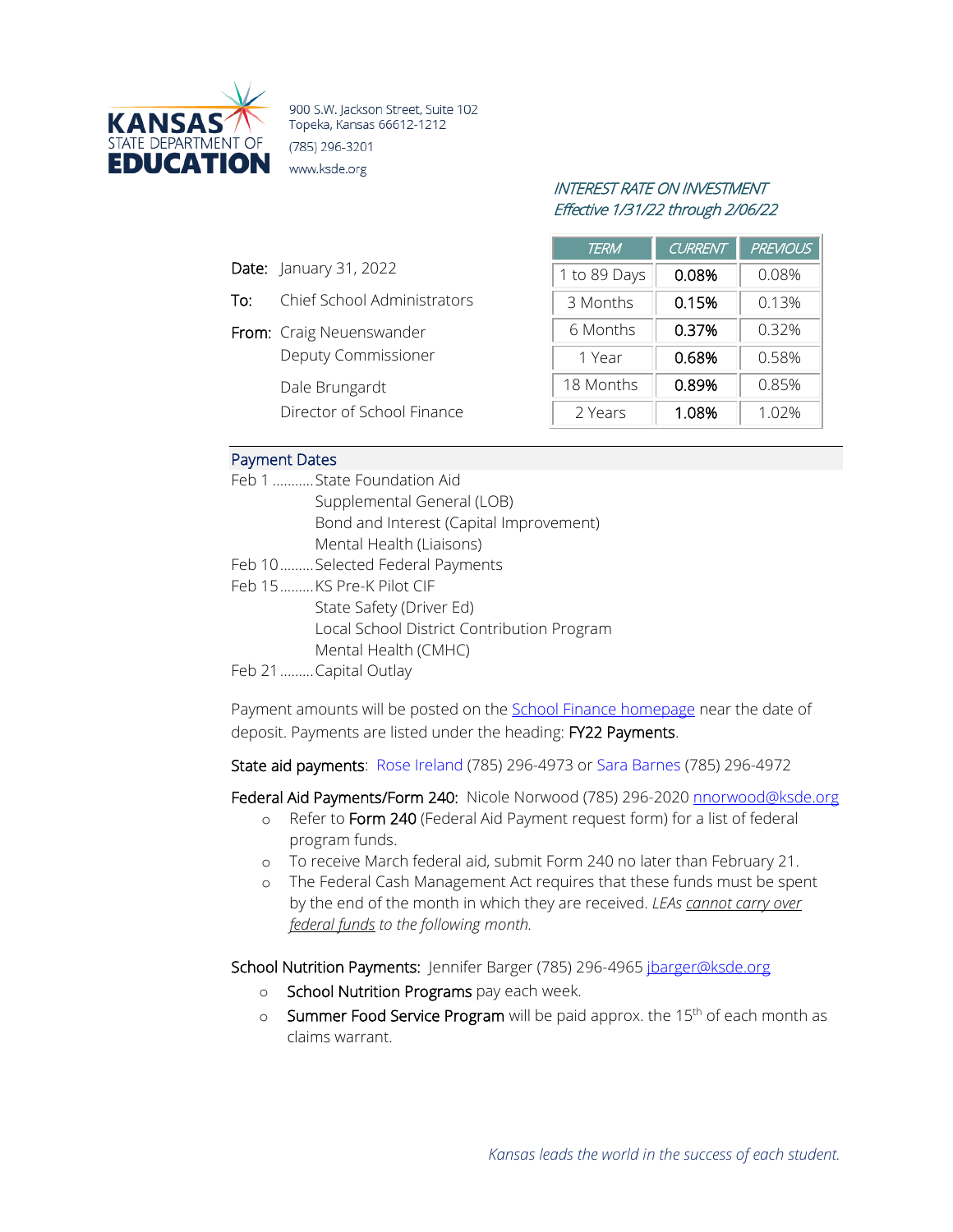### Report Due Dates

| Feb 1CTE Pathways Student Data Follow Up (open Feb 1- April 15)                     |
|-------------------------------------------------------------------------------------|
| Pathways Helpdesk (785) 296-4908                                                    |
| Feb 1-21  Request March Federal Funds (Form 240) if funds available (open Feb 1-21) |
| Nicole Norwood (785) 296-2020                                                       |
| Feb 11Unencumbered Cash Balances on February 1 (all USDs - open Jan 31-Feb 11)      |
| Rose Ireland (785) 296-4973                                                         |
| Feb 14Accreditation Licensure Waiver (Form 16) 2nd semester changes                 |
| Shane Carter (785) 296-8011                                                         |
| Feb 21KIDS Collection MILT (2nd Military Student Count) (open Feb 21-Mar 14)        |
| KSDE Helpdesk (785) 296-7935                                                        |
| Feb 28LCP (Local Consolidated Plan) Consortium Assignments due                      |
| Nicole Clark (785) 296-4925                                                         |
| Feb 28December 1 MIS Child Count - MIS Collection data is finalized                 |
| Mason Vosburgh (785) 296-4945                                                       |
| Mar 1 EDCS / Spring Vacancy Report (open Jan 3-Mar 1)                               |
| Shane Carter (785) 296-8011                                                         |
| Mar 1 EDCS / LPR (Licensed Personnel Report)                                        |
| (deadline for submission March 1) Shane Carter (785) 296-8011                       |

#### February 1 Unencumbered Cash Balances

All school districts are required to complete the February 1 Unencumbered Cash Balances report and submit no later than February 11.

This web application is now open at the following link: [https://apps.ksde.org/authentication/login.aspx.](https://apps.ksde.org/authentication/login.aspx)

On the login screen, enter your user name and password.

- − Click on LEA Forms
- − Click on Unencumbered Cash Balance-February 1
- − Click on Create New Report for 2022

If your district has new employees who will either review or complete KSDE online web applications, it is necessary to register for an individual user ID and password. To register, follow these steps:

- − Open Internet Explorer and go to: [https://apps.ksde.org/authentication/login.aspx](https://linkprotect.cudasvc.com/url?a=https://apps.ksde.org/authentication/login.aspx&c=E,1,VbC6w6VvwjhEl_L3qJy4l_HMNdtu3ZJS6JYpPPG6gvQptkKs-4UftArJvINcp8FHl0ylTmyQbRuWnejIodDcTKpwjlPNIDRQTWZ-l9ft3jKAHR0yqPN3hTY,&typo=1)
- − Then click the "Register" button and follow the steps outlined (request access for LEA Forms)

If you have user ID and/or password issues, please call the KSDE Help Desk at (785) 296-7935. If you have questions completing the report, please contact: Rose Irelan[d rireland@ksde.org](mailto:rireland@ksde.org) (785) 296-4973 Sara Barne[s sbarnes@ksde.org](mailto:sbarnes@ksde.org) (785) 296-4972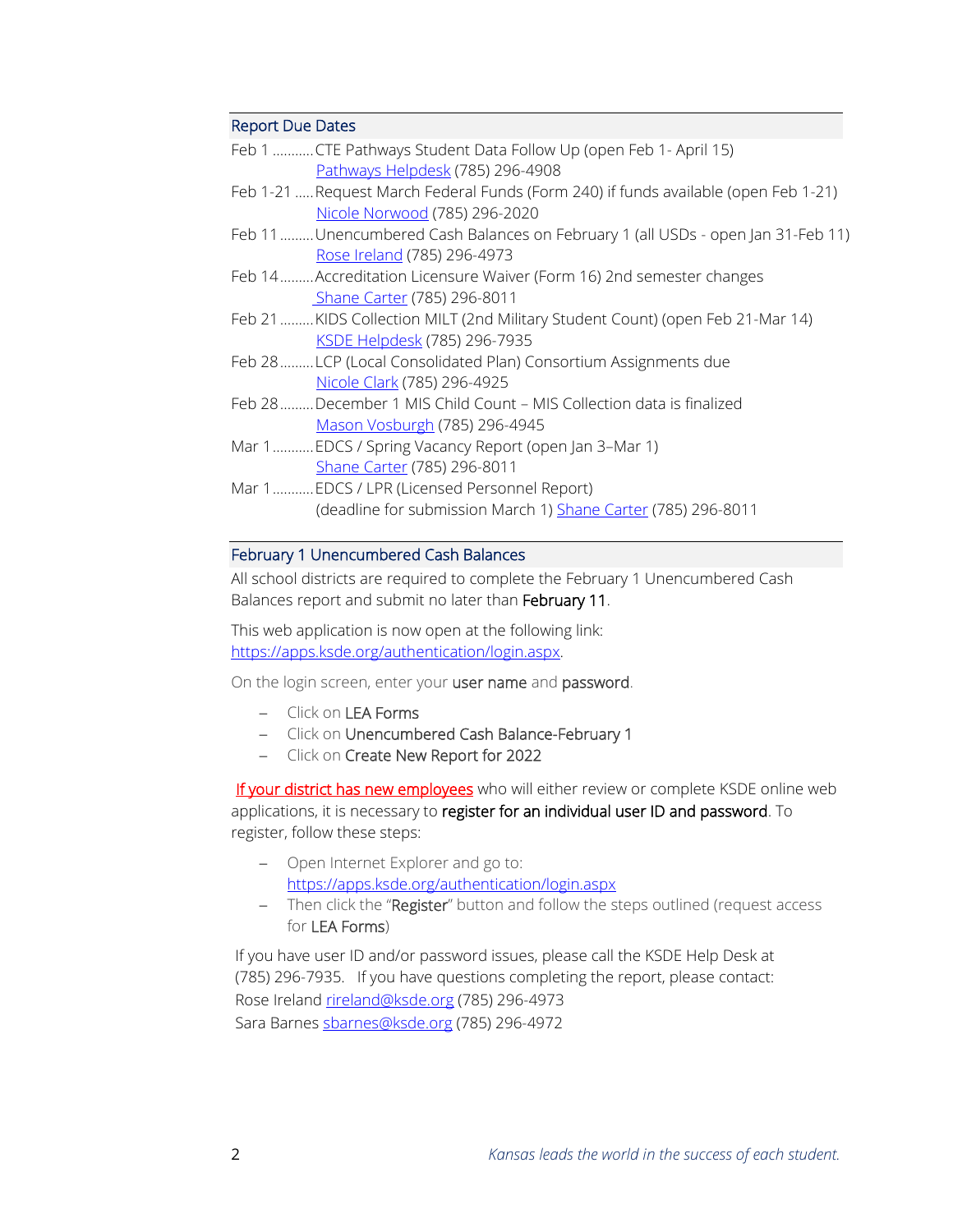Printout available – State Foundation, LOB and Capital Improvement

#### The State Foundation, Supplemental General and Capital Improvement State Aid

Printout for the 2021-2022 school year is now available. This 2-page summary provides school district information for selected state aid payments and other statistics including: FTE weightings, local effort, FTE enrollment by grade, transportation costs, property value assessment, tax rates, percent free meals, and budget and state aid per pupil. NOTE: Property value assessment and tax rates are not available at this time. This information will be updated for the March 1 state aid printout.

To review and print this state aid detail report, follow this URL[: Payment Information.](http://www.ksde.org/Agency/Fiscal-and-Administrative-Services/School-Finance/Payment-Information) Look under the heading FY22 State Aid Printouts to select the printout and open.

If a security warning appears in a yellow bar above the spreadsheet, click on Enable Content to proceed. Next, with your cursor, select Cell G1 (in red) and click on the arrow to scroll up and select your USD number. The information will refresh when the USD number is updated.

This printout is available starting in February until the end of FY22 (June 30). It is updated monthly whenever a state foundation aid payment is generated. If you have questions, please contact Rose Ireland at (785) 296-4973 [rireland@ksde.org.](mailto:rireland@ksde.org)

#### New Printout: FY2023 General Fund Budget (est.)

We have received requests for general fund estimates for the 2022-23 school year. Based on those requests, we have computed an estimated general fund budget for Kansas school districts. Please find this computer printout on the School Finance homepage at the following link: [https://www.ksde.org/Agency/Fiscal-and-Administrative-](https://www.ksde.org/Agency/Fiscal-and-Administrative-Services/School-Finance/Whats-New)[Services/School-Finance/Whats-New](https://www.ksde.org/Agency/Fiscal-and-Administrative-Services/School-Finance/Whats-New)

#### FY2023 Estimated General Fund Budget for USDs (Jan 18, 2022)

- 2021-22 and 2022-23 est. general fund budget authority
- 2022-23 est. special education state aid increase Cover [memo](https://www.ksde.org/Portals/0/School%20Finance/Action%20Items/SF22-008--CX--est%20inc%20GF%20budget%20authority.pdf?ver=2022-01-27-135716-420) (PDF) [Computer](https://www.ksde.org/Portals/0/School%20Finance/Action%20Items/SF22-008.xlsx?ver=2022-01-26-165217-970) Printout SF22-008 (Excel)

Since enrollment data and weightings are not available for the 2022-23 school year, the printout was based on unaudited information for the 2021-22 school year. Therefore, these projections are subject to change when school districts prepare their 2022-23 general fund budgets and should only be used as an estimation.

If you have budget questions, please contact School Finance:

- − Dale Brungardt (785) 296-3872 [DBrungardt@ksde.org](mailto:DBrungardt@ksde.org)
- − Sara Barnes (785) 296-4972 [sbarnes@ksde.org](mailto:sbarnes@ksde.org)
- − Craig Neuenswander (785) 296-3871 [cneuenswander@ksde.org](mailto:cneuenswander@ksde.org)